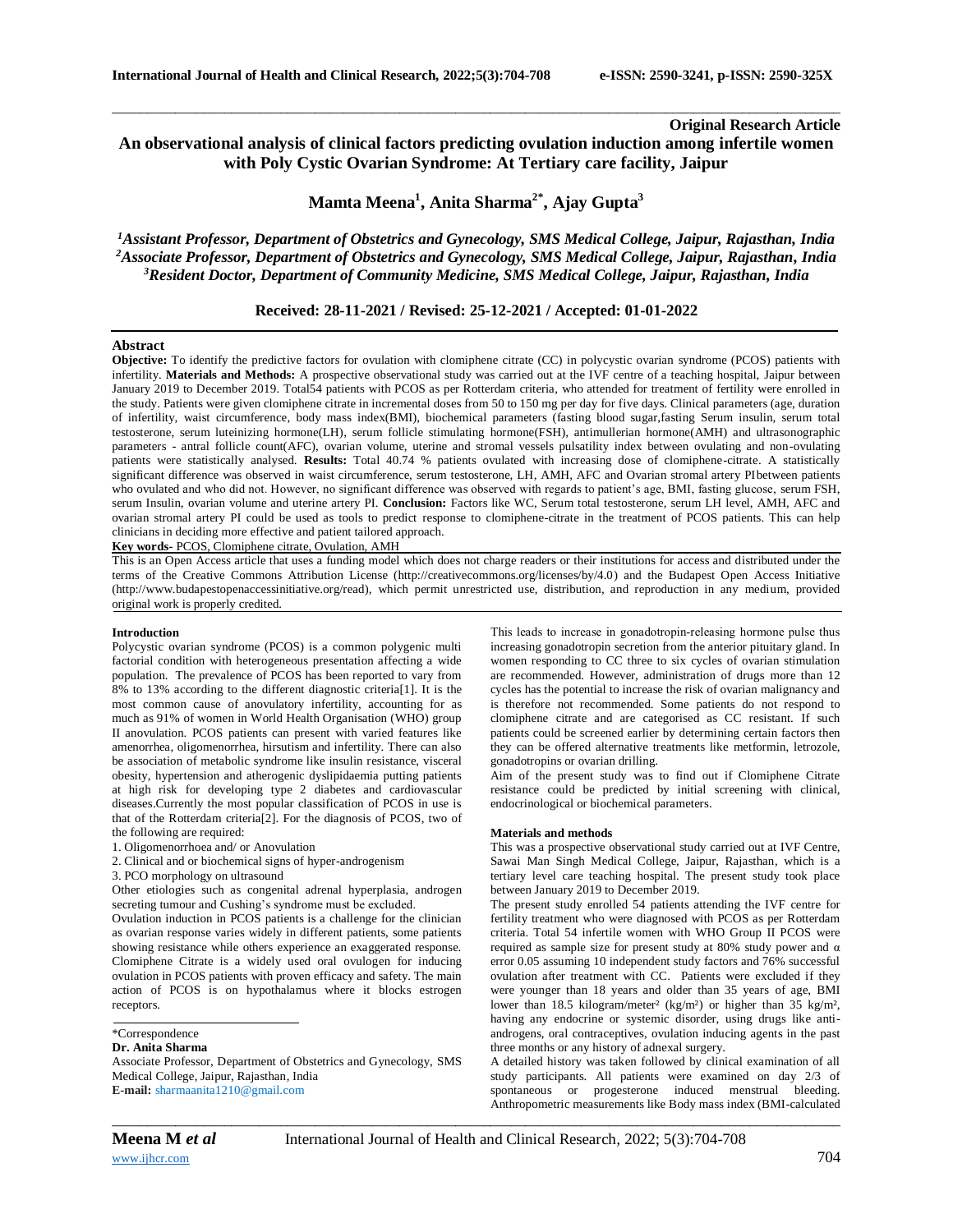\_\_\_\_\_\_\_\_\_\_\_\_\_\_\_\_\_\_\_\_\_\_\_\_\_\_\_\_\_\_\_\_\_\_\_\_\_\_\_\_\_\_\_\_\_\_\_\_\_\_\_\_\_\_\_\_\_\_\_\_\_\_\_\_\_\_\_\_\_\_\_\_\_\_\_\_\_\_\_\_\_\_\_\_\_\_\_\_\_\_\_\_\_\_\_\_\_\_\_\_\_\_\_\_ as weight in kilograms divided by the square of height in meters) and waist circumference (WC- smallest measured circumference at the level of umbilicus) were taken. A morning fasting blood sample was taken on day 2 of the cycle to determine serum levels of total testosterone, luteinizinghormone (LH), follicle stimulating hormone (FSH), antimullerian hormone (AMH), blood sugar and insulin level. Trans-vaginal ultrasonography (TVS) of all study participants was done on day two or three of menstrual cycle between 8 am to 11 am to avoid the effects of circadian rhythm on uterine blood flow. Patients were asked to void urine before TVS and assume semi recumbent position. TVS was performed using Sonoscape Digital Color Doppler Ultrasound System, Model: SSI-6000. Ovarian volume and Antral follicle count (AFC) of both the ovaries were measured. The average value of ovarian volume and AFC of both ovaries was calculated and used for the statistical analyses. Uterine and Stromal ovarian vessels doppler measurements were obtained. Pulsatility index (PI) of both uterine artery and ovarian stromal vessels was calculated. For doppler of ovarian stromal artery, colour signals were taken at the maximum distance from the surface of the ovary. For Doppler study of uterine artery, colour flow signals were taken from the ascending branches of the uterine arteries lateral to the cervix in the longitudinal plane.

The average PI of the right and left ovarian stromal arteries and uterine arteries was used for statistical analysis.

After recording patient characteristics, clomiphene citrate was started at an initial dose of 50 mg on day 2 or 3 of menstrual cycle or progestin induced bleed and continued for five days. Follicular growth was measured with serial USG till one or two follicles reached 18 mm. A trigger with Human Chorionic Gonadotropin

(HCG) 5000 international unitintramuscular was given and ovulation was checked with ultrasound 36 hours later. If ovulation did not occur, the dose was increased by 50 mg/day up to 150 mg/day during the subsequent cycles. Patients who ovulated in doses from 50 mg to 150 mg were termed responsive. Patients were followed up for three cycles and if there was no ovulation, they were defined as clomiphene resistant. In this study, ovulation rate was taken as an end point and not pregnancy rate so as to decrease the effect of confounding factors such as tubal factor, male factor, and endometrial factor. Patient's data was analysed using Software SPSS 22.0 version.

#### **Stastical analysis**

The analysis of data was performed using descriptive statistical measures such as frequencies, percentages, mean and standard deviation and statistical package for social sciences (SPSS 22.0) was used, independent t-test was done. Receiver operating curve was plotted to compare the efficacy of variable to predict the ovulation. pvalue of <0.05 was considered to be statistically significant.

#### **Results**

Present study enrolled 54 patients experiencing infertility with PCOS. Out of these, three (5.55%) patients ovulated with 50mg daily dose of clomiphene-citrate for five days, 19(35.18%) patients ovulated with 100 mg daily for five days and none of the patients ovulated with 150 mg Clomiphene citrate. The overall ovulation rate with increasing dose of clomiphene citrate therapy was found to be 40.75% (22/54) and 32 (59.25%) patients were classified as non-responders to Clomiphene Citrate. (Fig.1)



**Figure 1- Patient response to ovulation induction with increasing dose of clomiphene citrate**

Table 1 depicts a comparative analysis of Age, Duration of infertility, duration of amenorrhea, BMI and Waist circumference between ovulatory and anovulatory subgroups. There was no statistically significant difference in the mean age, duration of infertility, duration of amenorrhea and BMI (p value>0.05). There was significant difference in waist circumference between ovulatory and anovulatory patients (p value<0.05).

| Table 1: Clinical characteristic of study participants |                  |                  |               |      |      |          |  |  |
|--------------------------------------------------------|------------------|------------------|---------------|------|------|----------|--|--|
| Variables                                              | Ovulation        | <b>Mean</b> ±SD  | <b>Median</b> | Min. | Max. | 'p'value |  |  |
| Age (years)                                            | Absent $(n=32)$  | $27.06 \pm 3.92$ | 27            | 19   | 35   | 0.487    |  |  |
|                                                        | Present $(n=22)$ | $26.27 \pm 4.29$ | 25            | 21   | 35   |          |  |  |
| Duration of infertility (years)                        | Absent $(n=32)$  | $5.78 \pm 3.11$  |               |      | 13   | 0.146    |  |  |
|                                                        | Present $(n=22)$ | $4.64 \pm 2.24$  | 4.5           |      |      |          |  |  |
| Amenorrhea (month)                                     | Absent $(n=32)$  | $2.91 \pm 1.14$  |               | 1.5  | 6    | 0.255    |  |  |
|                                                        | Present $(n=22)$ | $2.52 \pm 1.34$  | ↑             |      | 6    |          |  |  |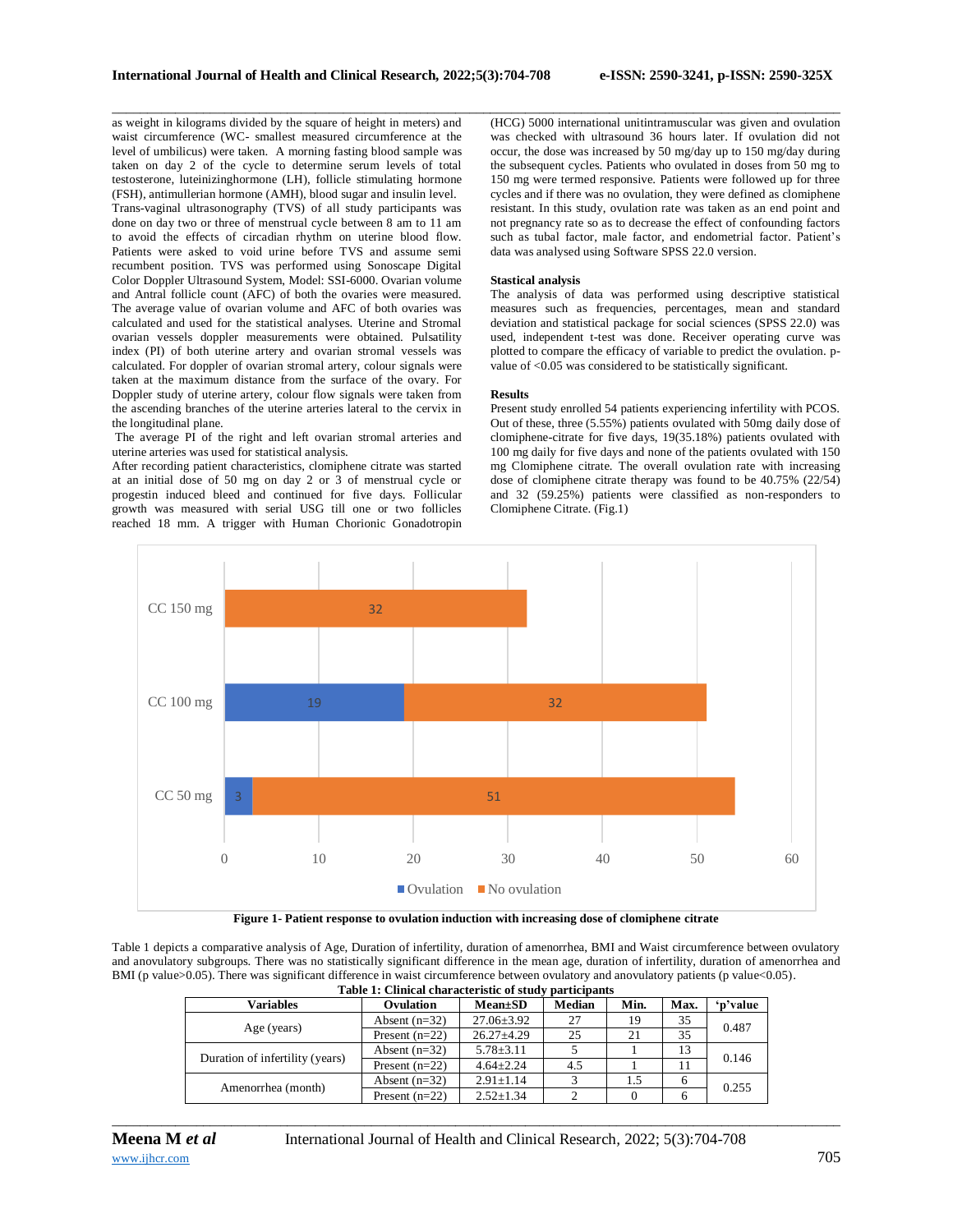|  | BMI $(kg/m2)$ | Absent $(n=32)$  | $26.44 \pm 5.14$ | 24.5 | 20 | $\sim$<br>ັ | 0.171 |
|--|---------------|------------------|------------------|------|----|-------------|-------|
|  |               | Present $(n=22)$ | $24.48 \pm 5.05$ | 23.5 |    | 36          |       |
|  | WC (inches)   | Absent $(n=32)$  | $35.08 \pm 4.66$ | 34   | 28 | -45         | 0.034 |
|  |               | Present $(n=22)$ | $32.14 \pm 5.18$ | 32   | 24 | -41         |       |

(Table-2) Various Biochemical and Ultrasonographic factors were examined for the response of CC in terms of ovulation. A statistically significant difference was noted in serum luteinizing hormone, serum total testosterone, AMH, AFC and ovarian stromal artery pulsatility index between patients who experienced ovulation and those who did not (p value < 0.05). However, no significant difference was observed with regards to Serum FSH, Fasting glucose level, TSH, serum Insulin hormone level, ovarian volume and uterine artery pulsatility index (p value > 0.05).

**Table 2- Comparison of Biochemical and Ultrasonographic characteristics of ovulatory and anovulatory participants**

| <b>Variables</b>            | Ovulation | <b>Number</b> | $Mean \pm SD$     | <b>Median</b> | Min.  | Max.   | 'p' value* |
|-----------------------------|-----------|---------------|-------------------|---------------|-------|--------|------------|
| FBS(mg/dl)                  | Absent    | 32            | $86.20 \pm 16.77$ | 88            | 90    | 117    | 0.593      |
|                             | Present   | 22            | $88.43 \pm 11.81$ | 90            | 66    | 126    |            |
| LH (IU/L)                   | Absent    | 32            | $13.89 + 4.75$    | 12.6          | 7.65  | 24.32  | < 0.001    |
|                             | Present   | 22            | $6.74 \pm 2.40$   | 6.43          | 2.83  | 12.2   |            |
| FSH (IU/L)                  | Absent    | 32            | $5.98 \pm 1.27$   | 5.705         | 2.6   | 8.2    | 0.081      |
|                             | Present   | 22            | $6.72 \pm 1.79$   | 6.415         | 3.82  | 11     |            |
| Testosterone (ng/dl)        | Absent    | 32            | $60.96 \pm 26.29$ | 55.11         | 18.34 | 118    | < 0.001    |
|                             | Present   | 22            | $36.15 \pm 12.24$ | 35.54         | 15.06 | 66.8   |            |
| TSH (mIU/L)                 | Absent    | 32            | $3.10 \pm 1.96$   | 2.7           | 0.6   | 9.37   | 0.886      |
|                             | Present   | 22            | $3.18 \pm 2.07$   | 2.655         | 0.66  | 8.39   |            |
| Insulin $(mIU/L)$           | Absent    | 32            | $25.24 \pm 22.43$ | 16.63         | 3.8   | 110.57 | 0.187      |
|                             | Present   | 22            | $18.22 \pm 12.08$ | 15.45         | 4.4   | 53.13  |            |
| $AMH$ (ng/dl)               | Absent    | 32            | $8.92 \pm 3.92$   | 8.2           | 3.8   | 21     | < 0.001    |
|                             | Present   | 22            | $5.38 \pm 1.86$   | 5.            | 4.1   | 13.34  |            |
| Average Ovarian Volume (cc) | Absent    | 32            | $11.27 \pm 2.54$  | 11.92         | 5.5   | 17.5   | 0.275      |
|                             | Present   | 22            | $10.50 \pm 2.49$  | 10.25         | 6     | 17     |            |
| <b>Total AFC</b>            | Absent    | 32            | $26.97 \pm 4.58$  | 27            | 18    | 37     | 0.004      |
|                             | Present   | 22            | $23.7 \pm 2.69$   | 23.5          | 20    | 28     |            |
| Ovarian Stromal Artery PI   | Absent    | 32            | $0.82 \pm 0.18$   | 0.83          | 0.25  | 1.1    | 0.012      |
|                             | Present   | 22            | $0.99 \pm 0.30$   | 0.92          | 0.5   | 1.82   |            |
| Uterine Artery PI           | Absent    | 32            | $2.44 \pm 0.53$   | 2.74          | 1.2   | 3.28   | 0.724      |
|                             | Present   | 22            | $2.38 \pm 0.66$   | 2.25          | 1.2   | 4.17   |            |







(Figure-2) Receiver operating curve was plotted to predict patient's non-response to clomiphene-citrate therapy. LH had maximum area under cure 0.937(0.872-1.00), followed by AMH 0.844 (0.725-0.962) and Testosterone 0.813 (0.699-0.926). So, the best predictor was found to be LH. Cut off value of LH was 9.21 (sensitivity-90.6% & specificity- 90.9%), AMH was 6.53 (sensitivity-78.1% & specificity- 95.5%) and Testosterone was 52.2 (sensitivity-62.5% & specificity- 95.5%).

#### **Discussion**

The present study was done to evaluate the factors predicting response to CC in infertile PCOS patient. According to the literature, approximately 75% of patients will ovulate, and about 50% of the total population will conceive after CC as the first line medication. Identifying patients having higher chances of nonresponse to CC can be beneficial as these patients can be offered alternative treatment earlier. This will be cost effective and at the same time reduce time to pregnancy.

In the present study patients who did not respond to CC therapy tended to have longer duration of amenorrhea, higher BMI and waist circumference, hyperandrogenism, increased testosterone and insulin levels, higher AMH level, larger ovarian volume, higher AFC and lower ovarian stromal artery pulsatility index. Out of the abovementionedfactors waist circumference, Serum LH, Testosterone, AMH and AFC, ovarian stromal artery PI were found to be statistically significant. Rest of the parameters were not found to be statistically insignificant, which may be because of smaller sample size or selection bias as present study was a single center study. After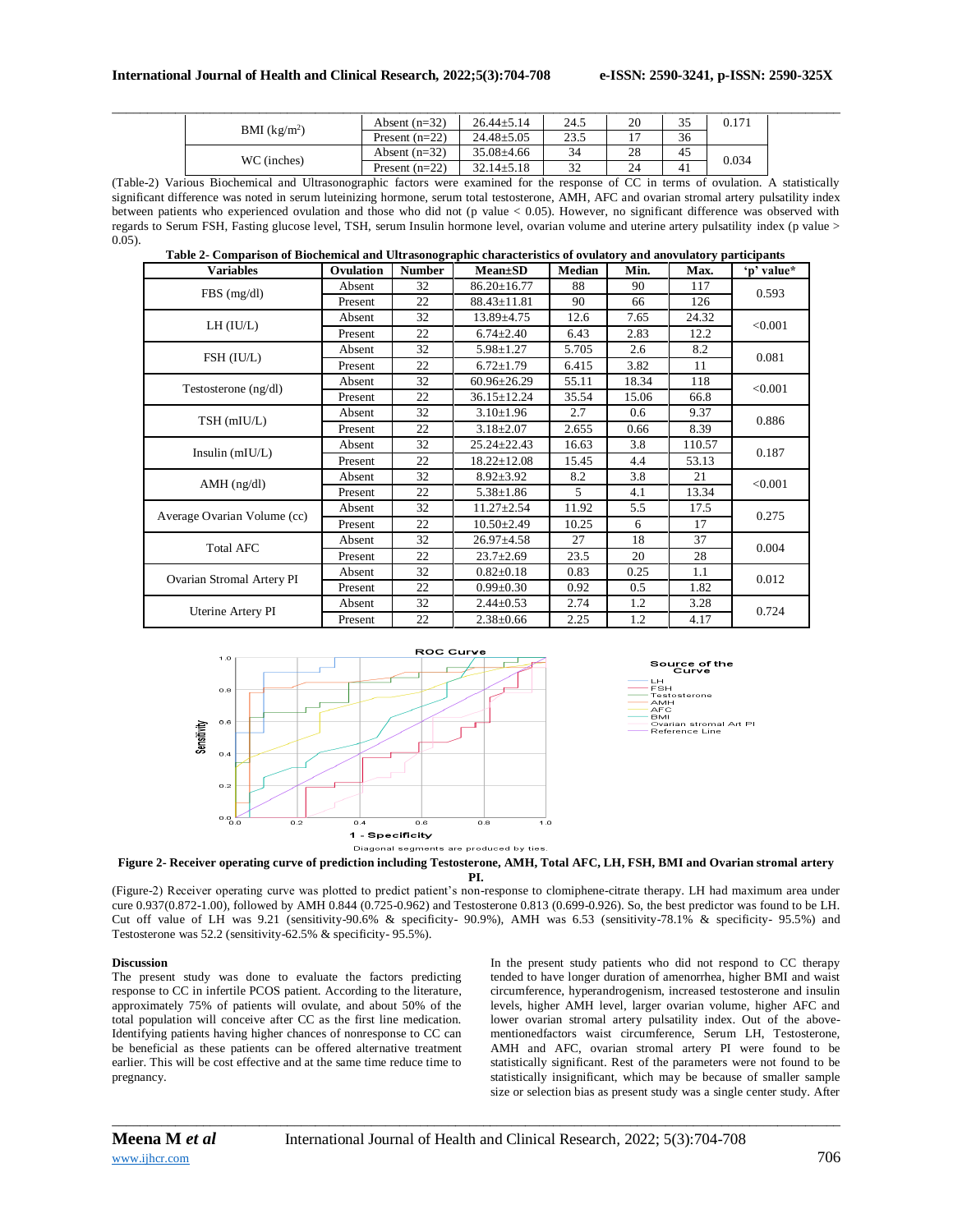bivariate analysis weconcluded that obese patients with increased waist circumference, elevated AMH level, increased Luteinizing hormone levels, higher testosterone, higher AFC and lower ovarian stromal artery pulsatility index are most likely to remain anovulatory after CC therapy for ovulation.

In the present study, the ovulation rate following clomiphene Citrate induced ovulation was 40.74%, which is less than the figures previously reported in the literature including a study by Homburg[3] in which data of 5268 patients were analysed with respect to ovulation and pregnancy rates after giving clomiphene citrate, reported an ovulation rate of 73%. The lower ovulation rate with CC in present study could be because of the fact that maximum participants enrolled were referred from other hospitals after anovulation with standard therapy. In current study, out of total ovulated patients, 13.63% patients ovulated with CC 50 mg and 86.36% patients ovulated with CC 100 mg. None of them documented ovulation with CC 150 mg. With increasing dose of CC from 50mg to 100mg the probability of ovulation rises from approximately 45% to 90%. Therefore, a stair‐step protocol to rapidly increase probability of ovulation has been suggested[4,5].

Present study has shown that patients with higher waist circumference were more likely to remain anovulatory. Weight reduction and lifestyle changes are considered important in overweight women with PCOS with anovulatory infertility[6]. As PCOS is often associated with central obesity, concomitant insulin resistance andhyperinsulinemia therefore increased physical activity and weight loss are recommended because they reduce hyperinsulinemia and insulin resistance, thereby increasing insulin sensitivity[7,8]. This improves the hormonal imbalance in the ovary and reduces androgen dominance[9]. The effect of weight reduction on AMH levels is, however, equivocal[10,11]. The effect of a modified low caloric diet on ovulation in women who were obese with anovulatoryPCOS was studied in a systematic review (17 studies, 533 patients). The conclusion was that in most studies, sporadic ovulation occurred after weight loss, and some patients even had regular ovulations[12].

In the current study, it was shown that PCOS patients with higher total testosterone were more likely to remain anovulatory with treatment with CC. These results are consistent with figures previously reported in the literature including a study by Ellakwa et al<sup>[13]</sup>.

Another observation made in the present study was that baseline LH value and LH:FSH ratio were significantly higher in CC resistant group, which was similar to the study by Sachdeva et al[14].

In present study, we found significantly higher AFC in CC-resistant group than CC-sensitive group. Similar results were obtained in the study conducted by Sachdeva et al[14].

Doppler analyses of uterine and stromal vessels can help in predicting the response to CC.There are not many studies in literature regarding this. In a study by Mohamed Elsayed et al[15] a negative correlation of ovarian stromal artery PI and ovulation in PCOS patients was observed which was similar to findings of the present study. There are reports that elevated LH may be responsible for increased stromal vascularisation by causing neovascularisation.

The present study shows AMH as an important predicting factor for ovulation in PCOS. This finding was similar to a study by Andon at el[16] in which higher AMH level was the potential predictor of follicular growth failure in PCOS patients treated with CC. Similarly, Mahran et al<sup>[17]</sup> investigated 187 ovulation induction cycles with CC and revealed higher AMH levels in the anovulation group  $(p<0.001)$ than in the ovulation group. Wenyan Xi[18] also studied the relation of high AMH level with ovulation rate and found that patients with high AMH levels have less chance of responding to CC treatment.

Receiver operating curve was plotted to predict patient's nonresponse to clomiphene-citrate therapy. The best predictor was found to be LH, followed by AMH. Cut off value of LH was 9.21 (sensitivity-90.6% & specificity- 90.9%), AMH was 6.53 (sensitivity-78.1% & specificity- 95.5%) and Testosterone was 52.2 (sensitivity-62.5% & specificity- 95.5%). El-Halawaty et al. [19] evaluated the role of AMH in predicting clomiphene citrate-induced ovulation rates

in patients with PCOS who were obese. In this study, an AUC of AMH of 0.71, a sensitivity of 71%, and a specificity of 65.7% were reported, which is similar to the present study.

Thus, screening the patients for these factors before starting ovulation induction treatment will help in providing appropriate counselling on the chances of success of treatment. Also patients less likely to respond can be offered alternative treatment after a short trial of CC.

### **Conclusion**

\_\_\_\_\_\_\_\_\_\_\_\_\_\_\_\_\_\_\_\_\_\_\_\_\_\_\_\_\_\_\_\_\_\_\_\_\_\_\_\_\_\_\_\_\_\_\_\_\_\_\_\_\_\_\_\_\_\_\_\_\_\_\_\_\_\_\_\_\_\_\_\_\_\_\_\_\_\_\_\_\_\_\_\_\_\_\_\_\_\_\_\_\_\_\_\_\_\_\_\_\_\_\_\_

Based on this study we concluded that differences in factors like waist circumference, serum LH, Testosterone, AMH, AFC and ovarian stromal artery PI were found to be statistically significant between responsive and non-responsivegroup, and a combination of these can be helpful in giving individualised and effective treatment for ovulation induction in PCOS patients.

### **References**

- 1. Bozdag G, Mumusoglu S, Zengin D, Karabulut E, Yildiz BO. The prevalence and phenotypic features of polycystic ovary syndrome: a systematic review and meta-analysis. Hum Reprod 2016; 31(12):2841–2855.
- Legro RS, Arslanian SA, Ehrmann DA, et al. Endocrine Society. Diagnosis and treatment of polycystic ovary syndrome: an Endocrine Society clinical practice guideline. J Clin Endocrinol Metab. 2013; 98(12):4565–4592.
- 3. Homburg R, Hendriks ML, Konig TE, et al. Clomiphene citrate or low-dose FSH for the first-line treatment of infertile women with anovulation associated with polycystic ovary syndrome: a prospective randomized multinational study. Human Reproduction 2012; 27: 468–473.
- 4. Rostami-Hodjegan A, Lennard MS, Tucker GT, Ledger WL. Monitoring plasma concentrations to individualize treatment with clomiphene citrate.Fertil Steril. 2004; 81:1187-1193.
- 5. Jones T, Ho JR, Gualtieri M, et al. Clomiphene stair-step protocol for women with polycystic ovary syndrome. Obstet Gynecol. 2018; 131:91-95.
- 6. Moran LJ, Brinkworth G, Noakes M, Norman RJ. Effects of lifestyle modification in polycystic ovarian syndrome. Reprod Biomed Online. 2006; 12:569-578.
- Thyfault JP, Wright DC. "Weighing" the effects of exercise and intrinsic aerobic capacity: are there beneficial effects independent of changes in weight? Appl Physiol Nutr Metab. 2016; 41:911-916.
- 8. Araújo-Vilar D, Osifo E, Kirk M, García-Estévez DA, CabezasCerrato J, Hockaday TD. Influence of moderate physical exercise on insulin-mediated and non-insulin-mediated glucose uptake in healthy subjects. Metabolism. 1997; 46:203- 209.
- 9. Panidis D, Farmakiotis D, Rousso D, Kourtis A, Katsikis I, Krassas G. Obesity, weight loss, and the polycystic ovary syndrome: effect of treatment with diet and orlistat for 24 weeks on insulin resistance and androgen levels. Fertil Steril. 2008; 89:899-906.
- 10. Nybacka Å, Carlström K, Fabri F, Hellström PM, Hirschberg AL. Serum antimüllerian hormone in response to dietary management and/or physical exercise in overweight/obese women with polycystic ovary syndrome: secondary analysis of a randomized controlled trial. Fertil Steril. 2013; 100:1096- 1102.
- 11. Vosnakis C, Georgopoulos NA, Rousso D, et al. Diet, physical exercise and Orlistat administration increase serum anti-Müllerian hormone (AMH) levels in women with polycystic ovary syndrome (PCOS). Gynecol Endocrinol. 2013; 29:242- 245.
- 12. Jarrett BY, Lujan ME. Impact of hypocaloric dietary intervention on ovulation in obese women with PCOS.Reproduction. 2017; 153:R15-R27.
- 13. Ellakwa HE, Sanad ZF, Hamza HA, Emara MA, Elsayed MA. Predictors of patient responses to ovulation induction with